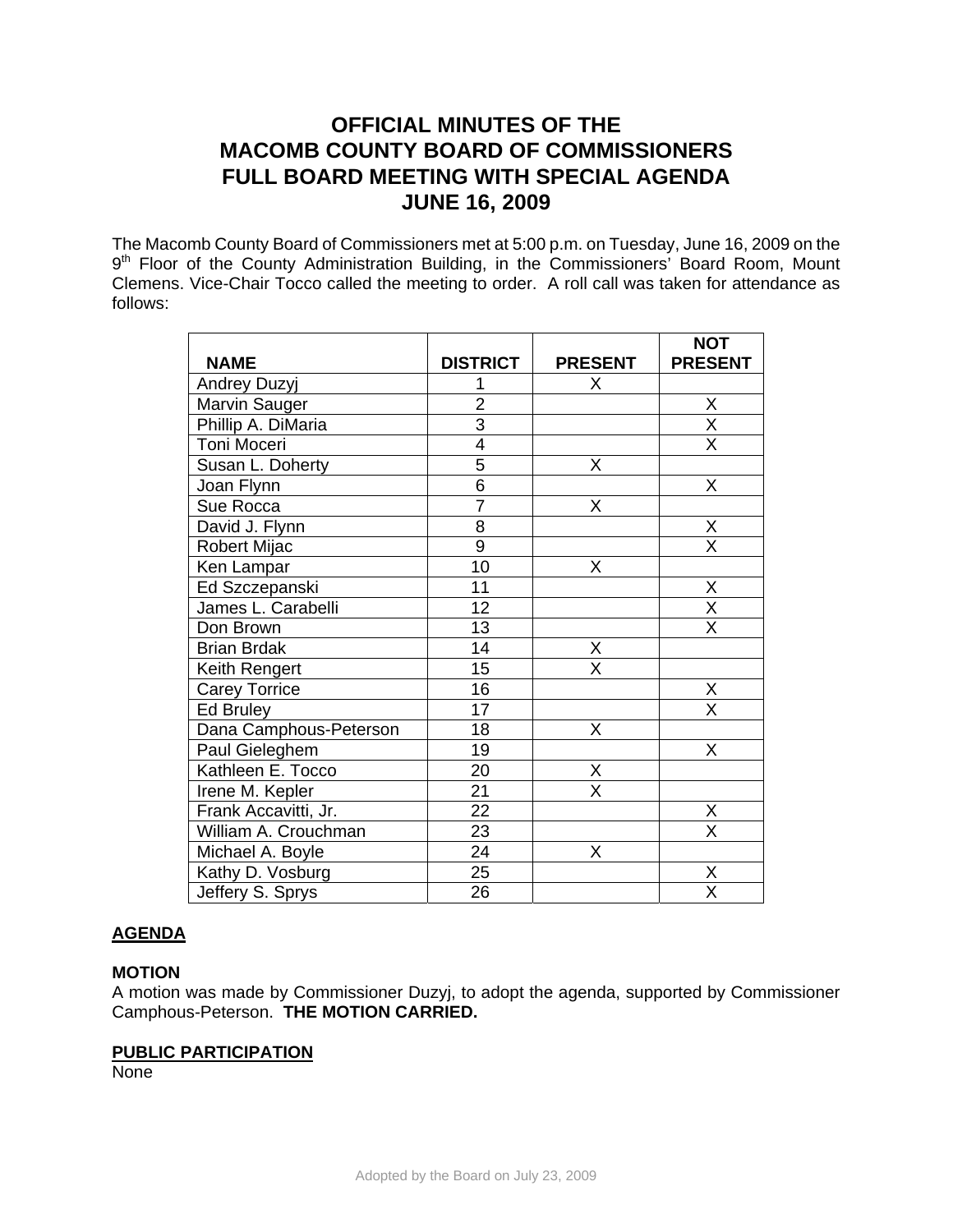#### **INTERVIEWS OF CANDIDATES FOR BOARDS & COMMISSIONS APPOINTMENTS**

Board Appointment:

# a)*Community Mental Health Services Board*:

*1 vacancy for unexpired term ending March 31, 2010 1 application received* 

♦ Appointment: Linda Busch (not present)

## b)*Solid Waste Planning Committee*:

*4 vacancies for 2-year terms starting July 1, 2009 through June 30, 2011 1 application received; 3 vacancies remain (to be appointed when applications are received)* 

#### Solid Waste Industry Representative

♦ Appointment: Gary Varisto

#### c) *Substance Abuse Advisory Council:*

*2 applications received for terms starting July 1, 2009 through June 30, 2012* 

- ♦ Appointment: Karen Stetson (not present)
- ♦ Appointment: Kim Szajna

#### **MOTION**

A motion was made by Commissioner Camphous-Peterson, to receive and file the interviews, supported by Commissioner Rengert.

#### **THE MOTION CARRIED.**

#### **NEW BUSINESS**

None

#### **PUBLIC PARTICIPATION**

None

#### **ROLL CALL**

|                     |                 |                | <b>NOT</b>     |
|---------------------|-----------------|----------------|----------------|
| <b>NAME</b>         | <b>DISTRICT</b> | <b>PRESENT</b> | <b>PRESENT</b> |
| <b>Andrey Duzyj</b> |                 |                |                |
| Marvin Sauger       | 2               |                | x              |
| Phillip A. DiMaria  | 3               |                | х              |
| Toni Moceri         |                 |                | x              |
| Susan L. Doherty    | 5               | x              |                |
| Joan Flynn          | 6               |                | x              |
| Sue Rocca           |                 | x              |                |
| David J. Flynn      | 8               |                | х              |
| <b>Robert Mijac</b> | 9               |                | x              |
| Ken Lampar          | 10              | x              |                |